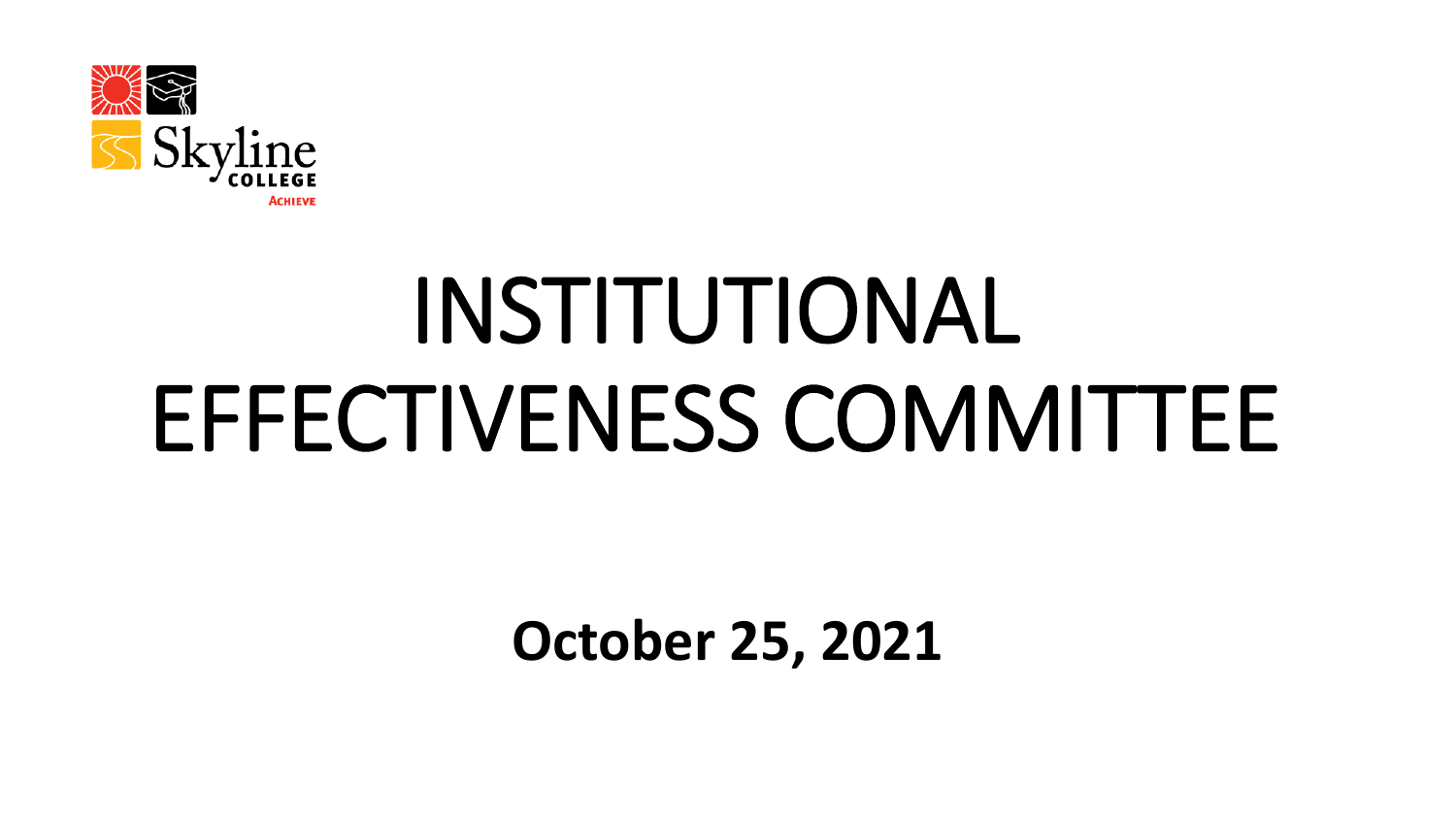## Institutional Student Learning Outcomes (ISLOs) Changes for 2022

- Slowed schedule to one ISLO per year
- Degree bearing programs asked to assess at least one course that maps to the featured ISLO

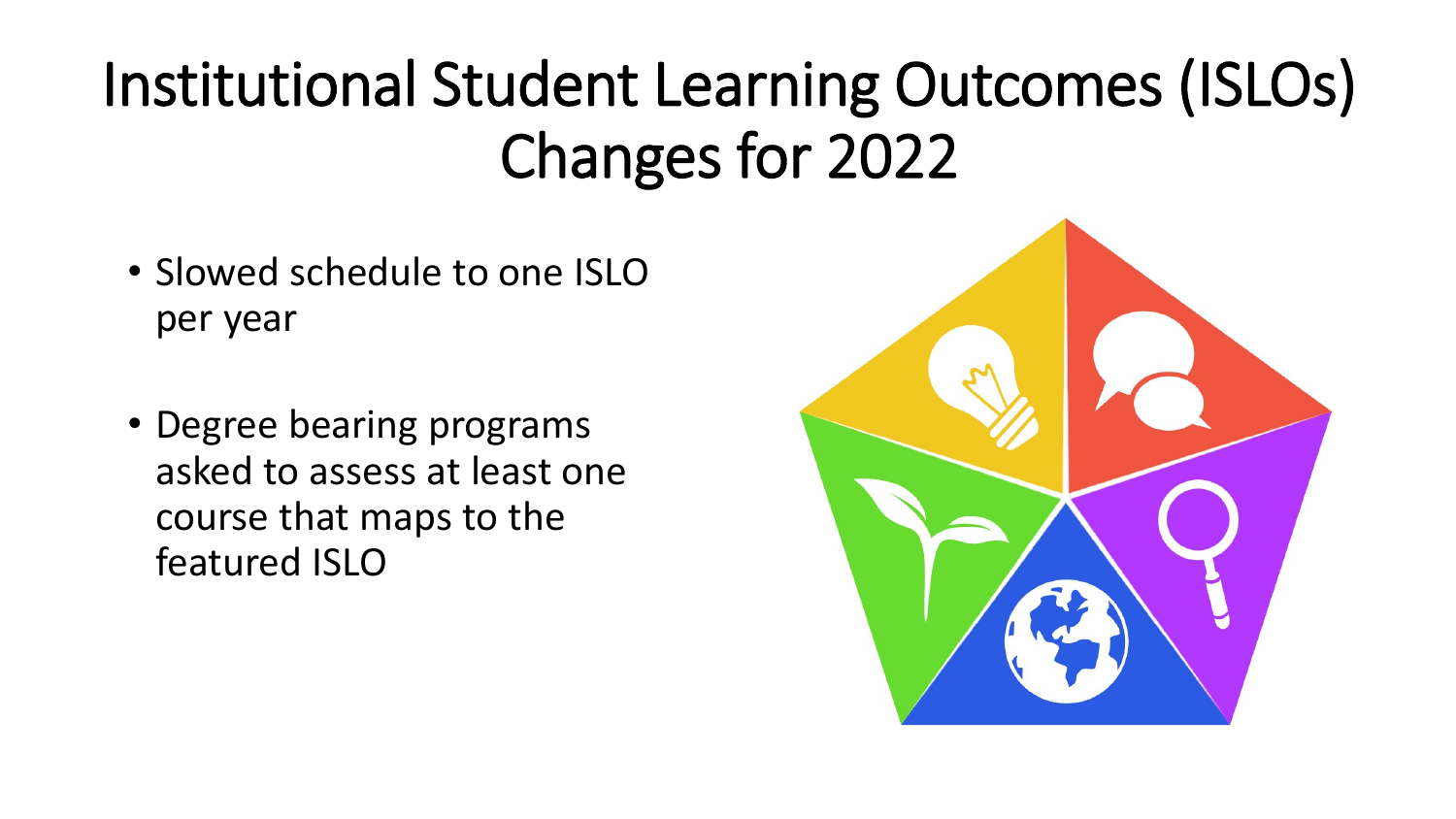#### ORIGINAL ISLO SCHEDULE

| <b>YEAR</b>              | <b>ISLO</b>                    |
|--------------------------|--------------------------------|
| <b>ONE (2022-2023)</b>   | <b>Citizenship</b>             |
| TWO (2023-2024)          | <b>Critical Thinking</b>       |
| <b>THREE (2024-2025)</b> | <b>Lifelong Wellness</b>       |
| <b>FOUR (2025-2026)</b>  | <b>Information Literacy</b>    |
| FIVE (2026-2027)         | <b>Effective Communication</b> |
| SIX (2027-2028)          | <b>Year to Reflect</b>         |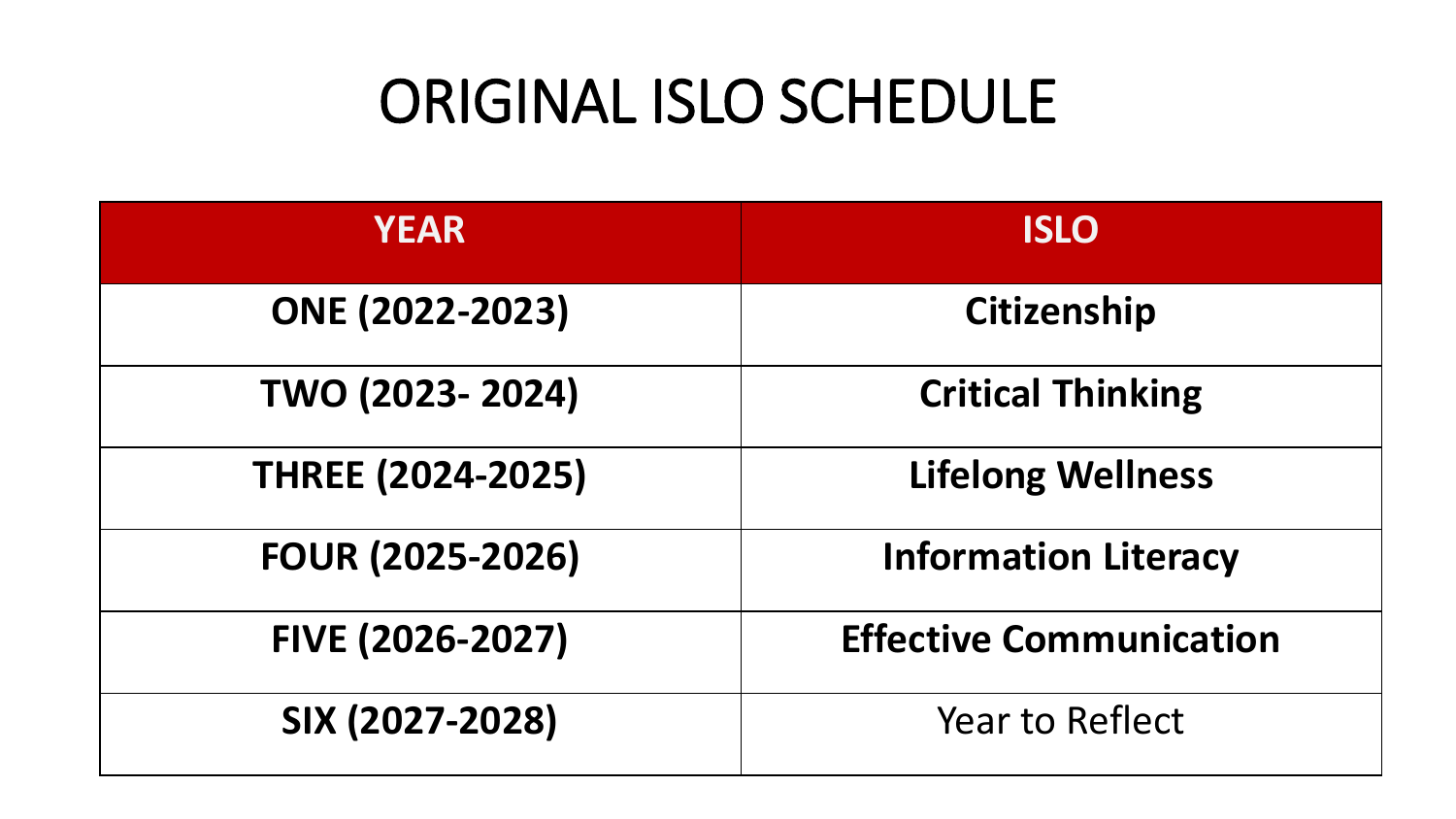#### PROPOSED CHANGES TO THE ISLO SCHEDULE

| <b>YEAR</b>              | <b>ISLO</b>                                                          |
|--------------------------|----------------------------------------------------------------------|
| <b>ONE (2022-2023)</b>   | <b>Effective Communication</b><br><b>Citizenship</b>                 |
| TWO (2023-2024)          | <b>Information Literacy</b><br><b>Critical and Creative Thinking</b> |
| <b>THREE (2024-2025)</b> | <b>Citizenship</b><br><b>Lifelong Wellness</b>                       |
| <b>FOUR (2025-2026)</b>  | <b>Critical and Creative Thinking</b><br><b>Information Literacy</b> |
| FIVE (2026-2027)         | <b>Lifelong Wellness</b><br><b>Effective Communication</b>           |
| SIX (2027-2028)          | <b>Year to Reflect</b>                                               |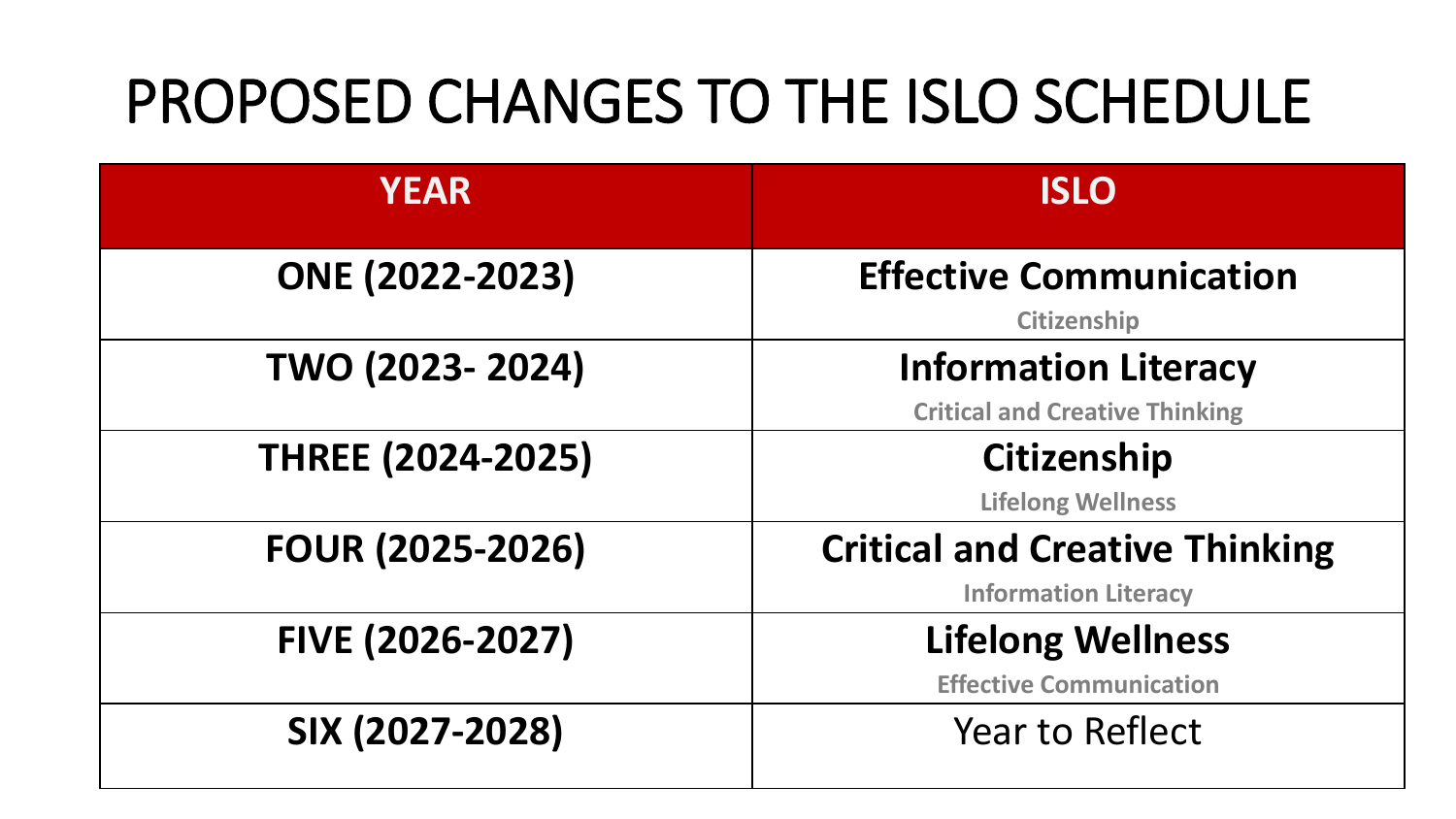## Updates Needed for Institutional Student Learning Outcomes (ISLO) & Rubrics

- Changes for Fall 2022
	- Slowed schedule to one ISLO per year
	- Degree bearing programs asked to assess at least one course that maps to the featured ISLO
- Changed language on rubrics
	- Exceeding, Meeting, Progressing, Emerging
- Piloting the integration of creativity into other ISLOs